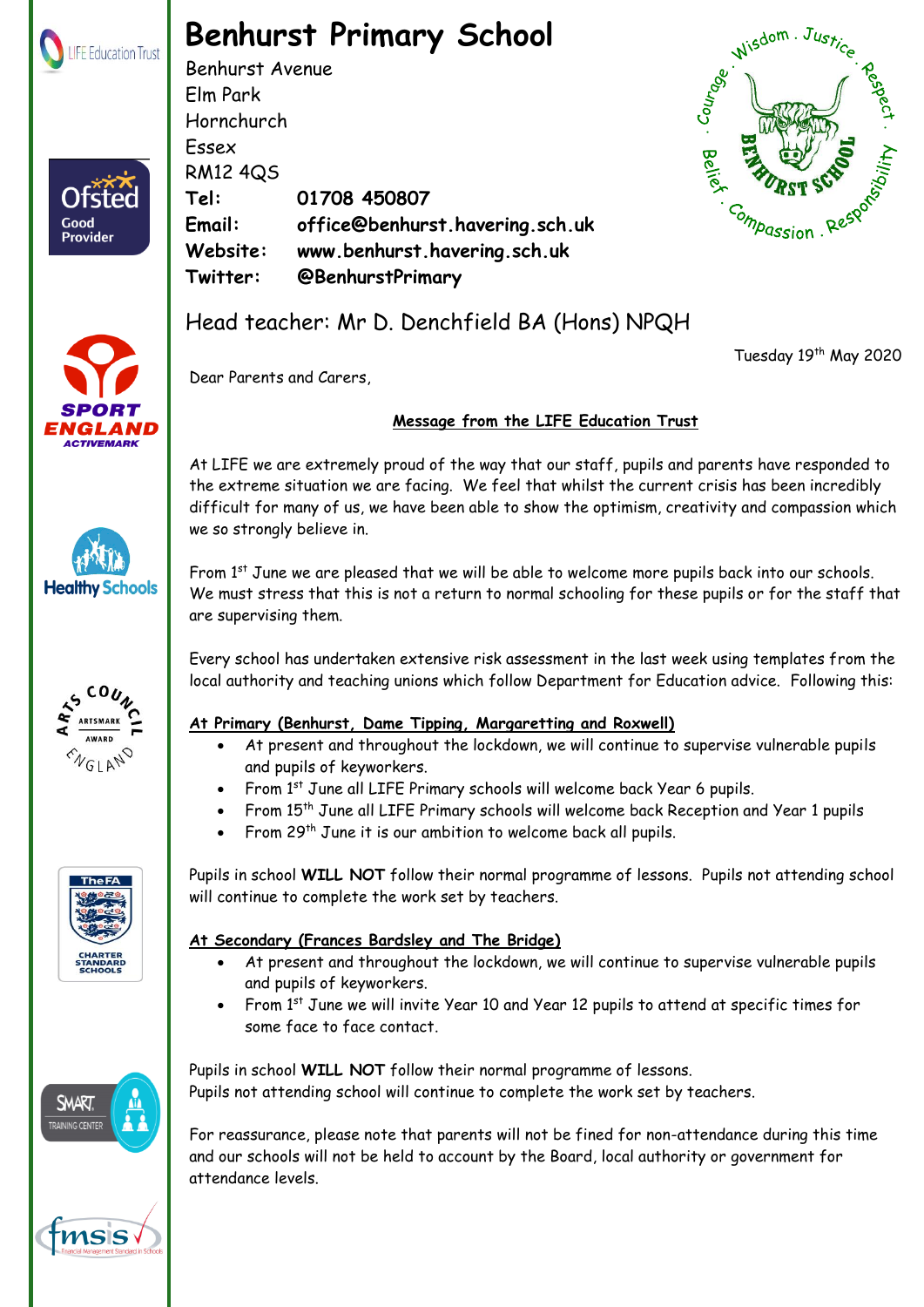

# **Ofsted** Good **Provider**











#### Message from Mr Denchfield

Firstly, I would like to thank you for your patience in allowing us to develop a reopening strategy. In the last week, the reopening of schools has been intensively discussed and debated and it is clear there are widely differing views and opinions. Any type of school reopening will be welcomed by some and not by others. As a school, we must be open and honest with parents and share the key information for you to make an informed decision. I fully understand and respect that at this time, many of you may not wish to take up the offer of a return to school.

| Summary of the current school reopening strategy.                                                      |                                                                                           |  |
|--------------------------------------------------------------------------------------------------------|-------------------------------------------------------------------------------------------|--|
| (This is subject to change based on new guidance from LIFE, the local authority or central government) |                                                                                           |  |
| Monday 1st June                                                                                        | Key Worker children & Year 6 ONLY                                                         |  |
|                                                                                                        | Staff will ring Year 6 parents this week to answer any questions they may                 |  |
|                                                                                                        | have and to ascertain if their child will be returning to school on 1 <sup>st</sup> June. |  |
| Monday 15 <sup>th</sup> June                                                                           | Key Worker children, Year R, 1 & 6 ONLY                                                   |  |
|                                                                                                        | We will write to YR & Y1 parents W/B $8th$ June with this information                     |  |
| Monday 29 <sup>th</sup> June                                                                           | Key Worker children, Year R, 1, 2, 3, 4, 5 & 6                                            |  |
|                                                                                                        | We will write to $Y2,3,4$ & $Y5$ parents W/B 22 <sup>nd</sup> June with this information  |  |
|                                                                                                        |                                                                                           |  |
| Monday 1st June.                                                                                       |                                                                                           |  |
|                                                                                                        | Summary for Key Worker children & Year 6 who are returning to school.                     |  |
| Clothing                                                                                               | Clean school uniform to be worn every day.                                                |  |
|                                                                                                        | PE kit in school every day. To be sent home for washing weekly.                           |  |
| Times                                                                                                  | $9:00$ start                                                                              |  |
|                                                                                                        | 3:30 finish                                                                               |  |
| Entrance/Exit                                                                                          | Entrance to Benhurst via Benhurst Avenue only.                                            |  |
|                                                                                                        | Exit from Benhurst via Warren Drive only.                                                 |  |
| Start/end of                                                                                           | Y6 - Line up behind the green chair marked Y6 in the playground.                          |  |
| the school day                                                                                         | Key Worker - Line up by the green chair marked Key Worker in the playground.              |  |
|                                                                                                        | Children will be dismissed from the same place in the afternoon.                          |  |
|                                                                                                        | Parents must socially distance at all times when on school premises.                      |  |
| Lunch                                                                                                  | Packed lunches are preferred. Home lunches are not permitted.                             |  |
|                                                                                                        | Lunches are eaten in their bubble classroom.                                              |  |
|                                                                                                        | Different class bubbles are not permitted to play together.                               |  |
| Class bubbles                                                                                          | Class bubbles, staffing and a home classroom will be allocated on Monday 1st              |  |
|                                                                                                        | June. Children will not be able to move to other bubbles until the government             |  |

| Class bubbles  | Class bubbles, staffing and a home classroom will be allocated on Monday 1st<br>June. Children will not be able to move to other bubbles until the government<br>guidance on social movement is lifted. Children will not be with their normal<br>friendship groups and it is very possible they will not be with their class<br>teacher or in their usual classroom. |
|----------------|-----------------------------------------------------------------------------------------------------------------------------------------------------------------------------------------------------------------------------------------------------------------------------------------------------------------------------------------------------------------------|
| Learning       | Bubbles will undertake the Google Classroom activities in line with those not in<br>school. Additional sessions will also be planned to supplement this.                                                                                                                                                                                                              |
| Key Health &   | Toilets and sinks will be cleaned by our cleaning team every hour.                                                                                                                                                                                                                                                                                                    |
| Hygiene points | Door stops and hand sanitisers are in place across the school.                                                                                                                                                                                                                                                                                                        |
|                | Taped demarcation will be in place as required.                                                                                                                                                                                                                                                                                                                       |
|                | Children will regularly clean their hands (e.g. on arrival, before/after eating,<br>after sneezing/coughing).                                                                                                                                                                                                                                                         |
|                | Children will be allocated their own desk & key stationary.                                                                                                                                                                                                                                                                                                           |
|                | There will be limited access to some school equipment and resources.                                                                                                                                                                                                                                                                                                  |
|                | If a child or staff member develops symptoms compatible with coronavirus,<br>they will be sent home and advised to self-isolate for 7 days. Their household<br>should self-isolate for 14 days. Where the child or staff member tests positive,<br>the rest of their class bubble will be sent home and advised to self-isolate for                                   |

 Benhurst Primary School part of LIFE Education Trust. Registered in England & Wales. Company Number: 08102628 Registered Address: The Frances Bardsley Academy for Girls, Brentwood Road, Romford. Essex. RM1 2RR symptoms. 14 days. Household members of the bubble do not need to self-isolate unless the child or staff member they live with in that group subsequently develops ABACUS ABACUS breakfast club and after school club remains closed until further notice.